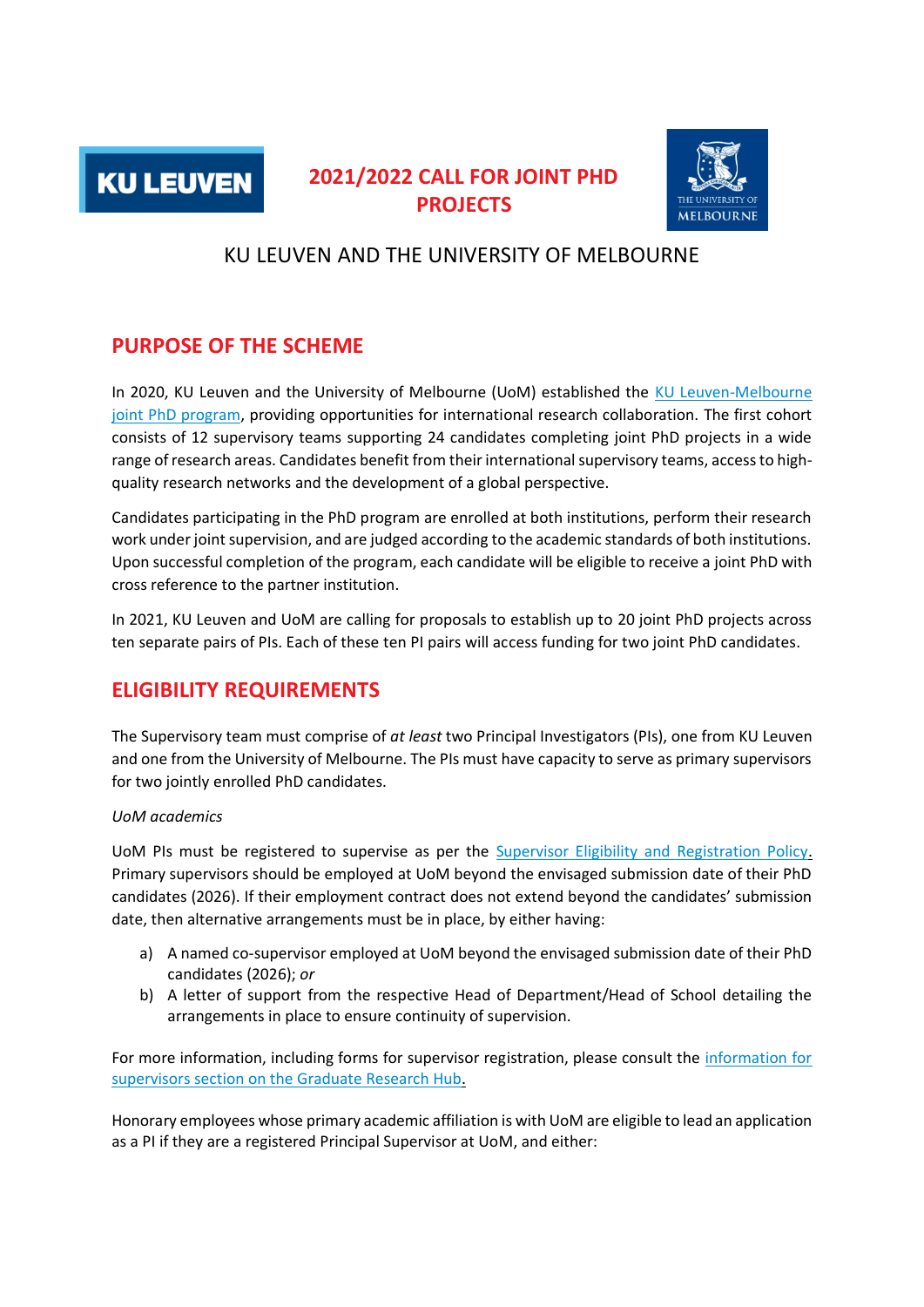- a) Their primary employer has entered into a written agreement for this call to fund the Melbourne cash component of the collaborative activity; *or*
- b) They participate at their own expense if they are otherwise unaffiliated (for example, they hold an emeritus position).

Previous UoM recipients may not currently reapply to the scheme as a PI but may participate in a project as a co-investigator.

### *KU Leuven academics*

The PIs on KU Leuven side must meet the requirements of the *[General regulations and conditions](https://www.kuleuven.be/english/research/associatienet/doc/if/documents/regulations.pdf)  [Internal Funds](https://www.kuleuven.be/english/research/associatienet/doc/if/documents/regulations.pdf)*. The KU Leuven PI and main applicant will also become the 'promoter' of the doctorate at KU Leuven.

### *Supplementary notes for all applicants*

Additional colleagues (including other partners in Australia, Belgium or internationally) are not eligible to apply as primary supervisors, although they can participate in co-supervision of joint PhDs.

Applications that do not satisfy these criteria will **not be eligible.**

## **FUNDING, DURATION AND RESIDENCE**

Up to a total of 10 supervisory team applications will be funded, with each application supporting 2 joint PhD candidates. Joint PhD projects should be designed to be completed in 4 years of candidature.

Under this joint PhD arrangement, the Home Institution will fund 2-3 years and the Host Institution will fund 1-2 years of candidature, up to a maximum of 4 years funding for each candidate.

The individual PhD candidate shall reside in the research team of the funding institution at the time funding is provided by that institution. Both institutions will undertake, for compliance purposes (social security, tax and other legislation), the necessary efforts so that the periods of research at each institution will correspond to the periods of appointment at that institution.

Below is a suggested PhD project timeline. The timeline is flexible depending on the needs of the project, but all candidates participating in the program must spend at least 12 months at each University during their candidature.

### **UoM Home Institution**

12 months Melbourne 12-18 months KU Leuven (MAX 24 months) 12-18 months Melbourne

**KU Leuven Home Institution** 12 months KU Leuven 12-18 months Melbourne (MAX 24 months) 12-18 months KU Leuven

#### **Summary of funding for each project:**

| <b>University of Melbourne</b>                                               | <b>KU Leuven</b>                                                                |
|------------------------------------------------------------------------------|---------------------------------------------------------------------------------|
| Tax-free scholarship (stipend) via a Graduate<br><b>Research Scholarship</b> | Tax-free scholarship (social security and partial<br>health insurance included) |
|                                                                              |                                                                                 |
| Tuition-fee waiver                                                           | Tuition fee waiver                                                              |
|                                                                              |                                                                                 |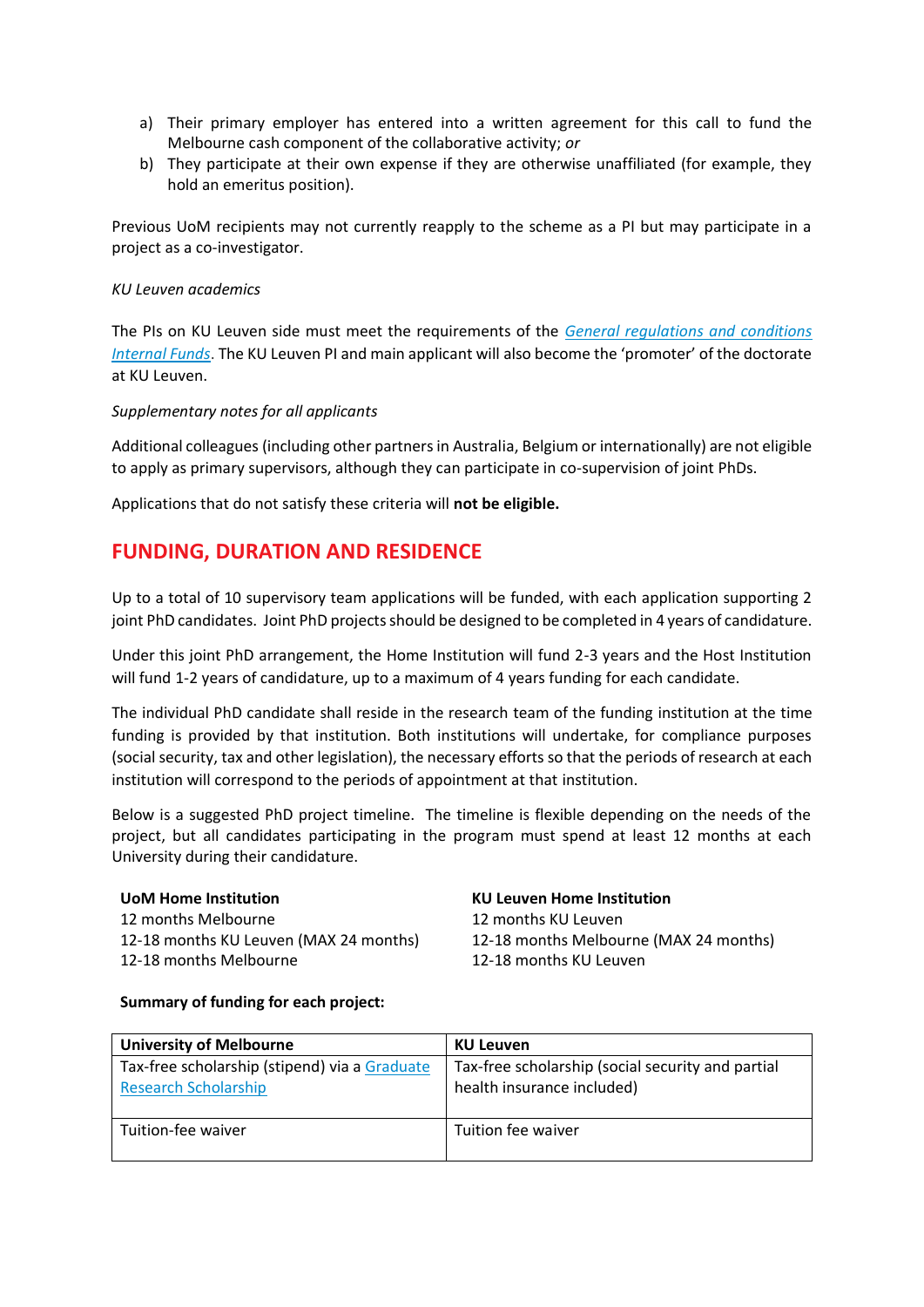| Support to each Melbourne PI for relevant<br>activities: \$10,000 AUD lump sum.<br>Relevant activities may include PI travel,<br>workshop costs, graduate recruitment and<br>virtual collaborations. | Bench-fee for each KU Leuven PI for relevant<br>activities: € 3720/year                                                   |
|------------------------------------------------------------------------------------------------------------------------------------------------------------------------------------------------------|---------------------------------------------------------------------------------------------------------------------------|
| Insurance:<br>Overseas Student Health Cover (OSHC) Single<br>Membership for international students who<br>require a student visa to study in Australia<br>Travel insurance while on Study Away       | Insurance:<br>Third Party Liability Insurance<br>Occupational Accidents Insurance<br>Travel Insurance while on secondment |
|                                                                                                                                                                                                      | Extra health insurance to be paid privately.                                                                              |
| Relocation allowance to come to Melbourne:<br>\$2000 for students moving from States or<br>Territories other than Victoria or \$3000 for<br>students moving from outside Australia.                  | Relocation allowance to come to KU Leuven:<br>to be drawn from Bench-fee                                                  |

# **PROJECT STRUCTURE AND PROPOSALS**

Before preparing a proposal, please note the following about the structure of the program's joint PhD projects:

- Up to 10 proposals, each including projects for two PhD candidates, will be supported. The proposals must be led by at least one PI/Primary Supervisor from each institution.
- Each pair of PIs should submit one proposal outlining two PhD projects. The projects can be on a similar research topic or theme, but the candidates cannot rely on each other's results or completed thesis work to progress in their candidature.
- Joint PhD projects should be designed to be completed in a maximum of 4 years candidature.
- If selected, joint PhD projects will be advertised online from the end of December 2021 onwards.
- Joint PhD candidates should commence their candidature by October 2022, although deviating from this timeline is possible with commencement dates up to March 2023.

The application form requests:

- The details of the PIs/research groups involved, including CVs and links to each PIs website.
- An abstract for both PhD projects, which will be used for recruitment if the proposals are successful.
- An overview of the PhD projects, providing:
	- o Descriptions and workplans for both projects.
	- o A supervision plan, highlighting why the project requires time to be spent at the partner institution and benefits of doing so.
	- $\circ$  A GANTT chart showing the division of time to be spent by each candidate at both institutions.
	- $\circ$  A formal statement that the PIs will make sufficient preparations for the PhD candidate to be able to finalise the doctoral dissertation within a maximum period of 4 years.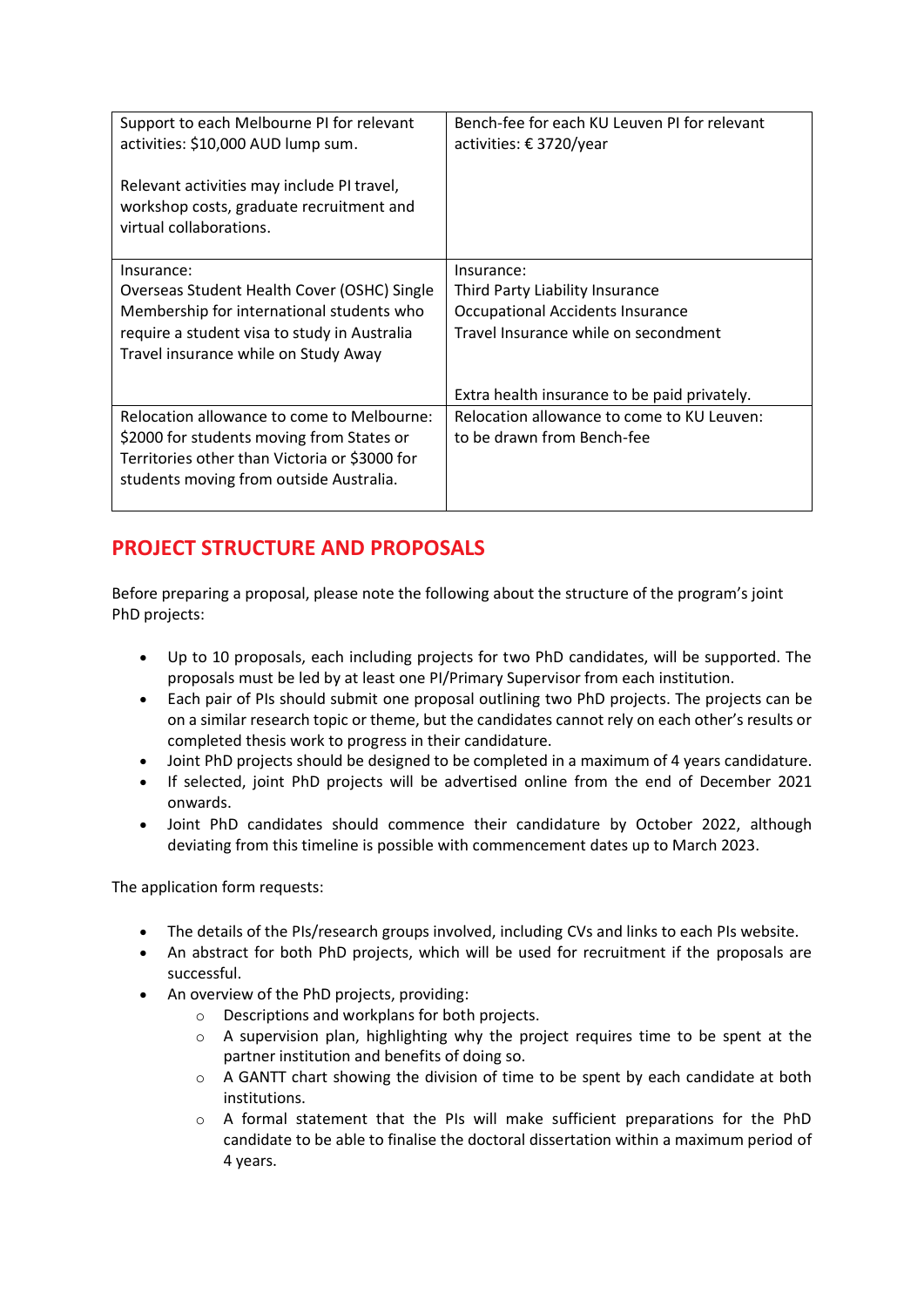- $\circ$  For proposals involving a PI from UoM's Faculty of Arts: You must also provide a statement addressing how the candidate/s will meet the Faculty's PhD coursework requirements in your application. Please refer to the [Faculty's guidelines](https://gateway.research.unimelb.edu.au/resources/graduate-research/joint-phds-IRTGs/IRTGs-and-PhD-Coursework-Faculty-of-Arts-Oct-2019.pdf) for additional information. It is recommended to contact the Associate Dean (Graduate Research) for any further guidance.
- A summary of the collaboration value and potential impact, noting:
	- $\circ$  The extent of the planned collaboration between the PIs beyond joint supervision.
	- $\circ$  How the proposal could lead to the development of a larger network of researchers across both institutions.
	- o A plan for leveraging future external funding, if applicable.
	- o The balance of gender and career stages of involved investigators.
- Completion of an ethics and privacy checklist.
- All UoM applicants must attach also endorsement from the respective Head of School/Department and Associate Dean (Graduate Research).

It is recommended that applications are written in lay terms for reviewers to better understand the project's potential impact and its anticipated outcomes.

# **SELECTION CRITERIA**

The proposals will be ranked in order of meeting the below selection criteria, and up to ten of the topranking research groups (equal to 20 PhD projects) will be selected.

The following selection criteria apply:

- **Project design and rationale** What is the scientific merit of the joint PhD project? Does it involve a high level of qualitative research? How clearly presented and justified is the basis for, and design of, the joint PhD project? What are the anticipated benefits of involving joint PhD researchers in the collaboration? What is the benefit of the candidate spending a minimum of 12 months at each institution?
- **Collaborator complementarity** What is the added value of a new collaboration or building on an existing research relationship? How does the collaboration combine mutual areas of interest and strength? What is the quality and extent of the planned collaboration?
- **Quality of supervision** How will the PIs work together effectively in jointly supervising their shared PhD candidates? What are the beneficial learning outcomes and experiences for the joint PhD candidates? Have the PIs accounted for any challenges that may arise when supervising a joint PhD candidate?
- **Potential impact**  What is the level of originality and innovation in the research proposal? To what extent does the research proposal plan to address significant challenges and what is the anticipated benefit to local or international communities?
- **Capacity for expanded collaboration** What is the extent of the planned collaboration between the PIs beyond joint supervision? How well does the proposal plan to leverage external funding? To what extent are future collaborations made possible as a result of the proposed activities? How could this project seed the development of a larger network of researchers?

# **EQUALITY, DIVERSITY AND INCLUSION**

Adherence to respective equality, diversity and inclusion (EDI) policies are a core feature of this program to ensure that all participants can do their best work, thrive and succeed. Applicant teams should consider how they can take meaningful steps in their future collaborations to foster an environment that values, supports and respects a diverse range of views, knowledge and experiences.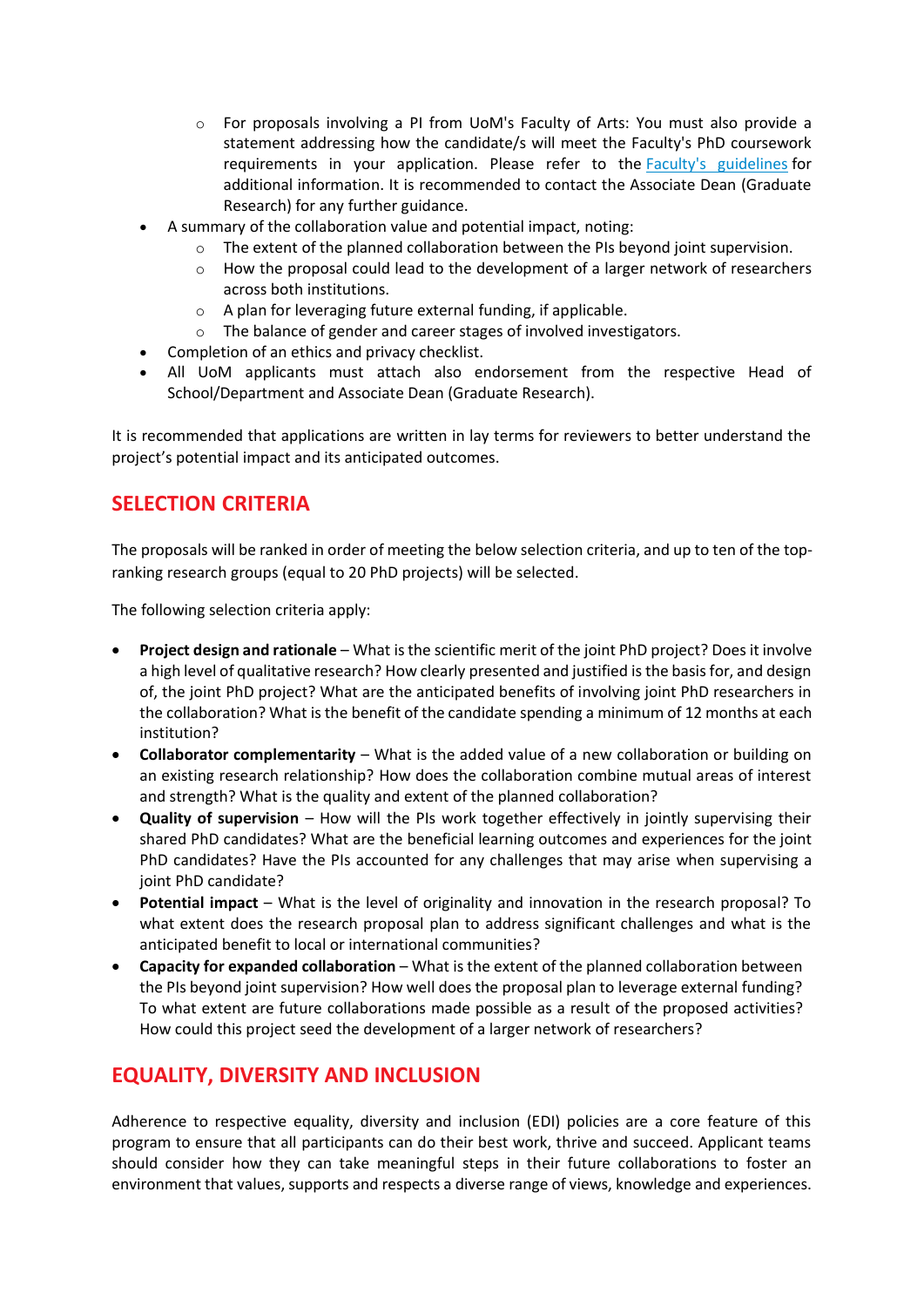Applicants should consider EDI as it applies to gender, indigenous peoples, disabilities, career stages and sectors.

## **REPORTING AND OTHER CONDITIONS**

### *KU Leuven*

If the Graduate Researchers have not completed their doctoral defense within four years of commencement, the Graduate Researcher's KU Leuven supervisor must submit a plan to KU Leuven outlining how they intend to support the doctorate's prompt completion.

Where the doctoral defense is completed within four years, it will be sufficient to submit the confirmation of the defense to KU Leuven's DOC (Research Coordination Office) with a reference to the defense date. KU Leuven's current reporting guidelines can be found at: <https://www.kuleuven.be/english/research/associatienet/doc/if/IF-information-for-promoters>

*Note:* All candidates in the program must submit their thesis for examination within four years of commencement.

*UoM* 

UoM recipients will be required to provide regular updates on project progress during the candidature of their joint PhD candidates. These updates will be requested quarterly by the IRTG Academic Lead. Recipients who fail to participate in regular reporting mechanisms for this IRTG may be found ineligible for participation in future Researcher Development Schemes.

## **SUBMISSION PROCEDURE**

The submission deadline is **21 October 2021** at **5PM** (Brussels time/GM+2).

A single, jointly prepared proposal must be submitted in English using the template application form. The application form specifies the length of response and required attachments for each question. All applications need to be uploaded by the KU Leuven PI through [the online KU Loket application system.](https://www.kuleuven.be/onderzoek/gedocumenteerd/)

*Note:* All UoM applicants must ensure Head of School/Department and Associate Dean (Graduate Research) approval is attached.

### **Key Dates**

- Call for joint PhD projects opens: 14 July 2021
- Call for joint PhD projects closes: 21 October 2021
- Outcome notification and projects advertised for recruitment: December 2021
- Joint PhD candidates commence: October 2022 March 2023

**PIs must successfully recruit two candidates by 31 October 2022. If the PIs do not meet this deadline, the scholarship and mobility funding will be recalled for use in a future call.**